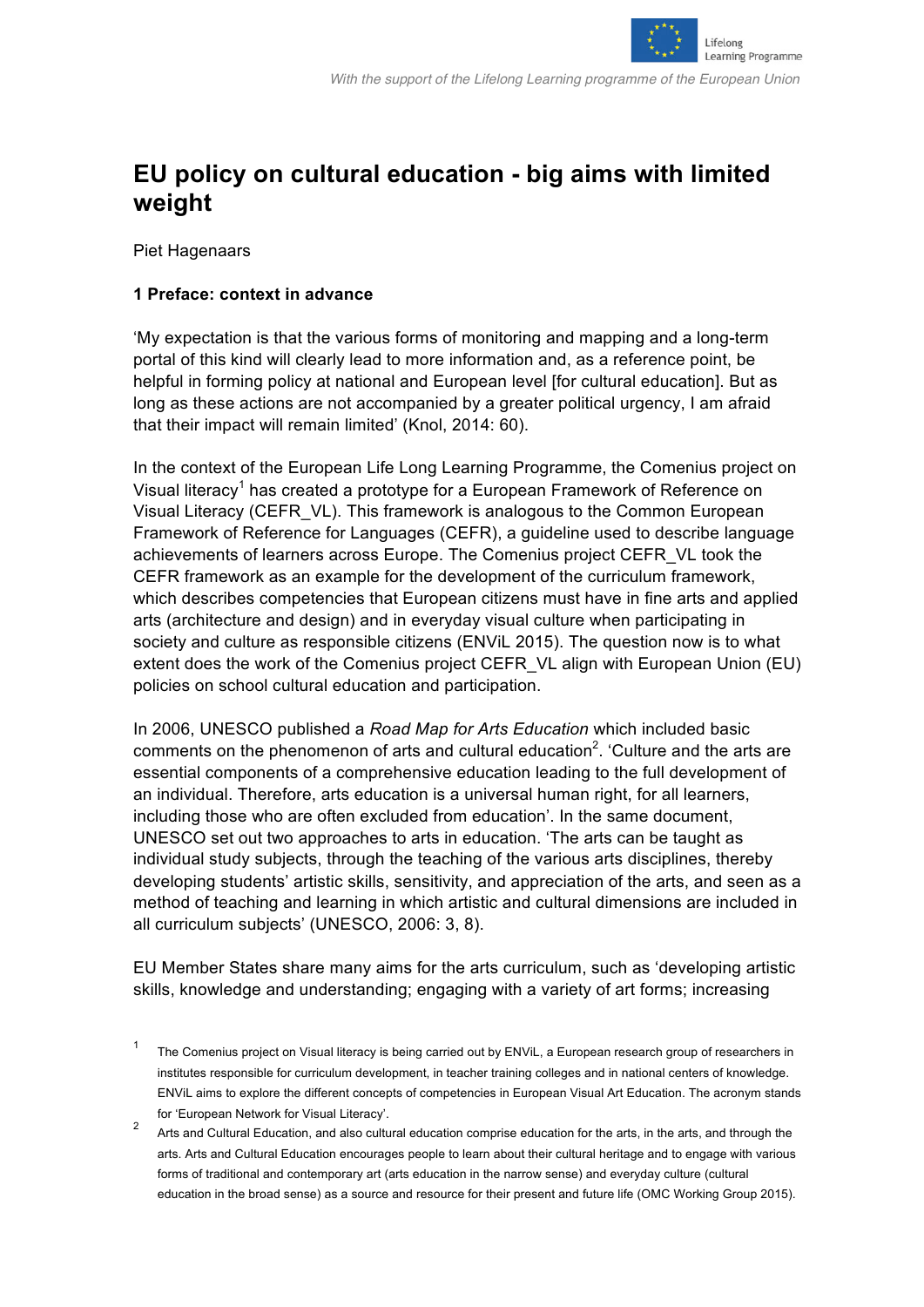cultural understanding; sharing arts experiences; and become discriminating arts consumers and contributors. But in addition to these artistic outcomes, personal and social-cultural outcomes, such as confidence and self-esteem, individual expression, teamwork, intercultural understanding and cultural participation, were expected from arts education in most countries' (Eurydice, 2009: 10). Visual literacy as a part of arts and cultural education refers in general to domain-specific tasks and problems in daily life in visual communication, for example the production and understanding of works of art and media images, and the design of objects, sketches and visualisations (ENViL, 2015).

# **2 Approach**

The EU has implemented various policy measures to promote appreciation of the arts by young people and to ensure their participation in culture in Europe. This topic is well considered and more ambitious in the new Work Plan for Culture than in the previous ones. In this paper, the EU arts and cultural education policy from 2006-2015 is considered in the perspective of the policy steering instruments, starting with the recommendations for *Key competences lifelong learning* of the European Parliament in 2006. This exploratory paper does not include a systematic analysis of similarities and differences of these steering instruments.

Governmental bodies, such as the European Commission, use different types of steering instruments for the general strategic management of in-school arts and cultural education. These instruments include: *legislation* with regard to organisation, content and funding (including decisions, recommendations and Work Plans); *incentives* through temporary programmes and subsidy schemes; *monitoring and assessment* of programmes, projects and activities; and *communication of values and aims* in, for example, Work Plans and Agendas and reports of OMC Working Groups (see also IJdens & Van Hoorn, 2014).

| Steering instruments                                   | $2006 - 2010$                                                                                           | 2011 - 2015                                                                       |
|--------------------------------------------------------|---------------------------------------------------------------------------------------------------------|-----------------------------------------------------------------------------------|
| Legislation and<br>communication of<br>values and aims | Key competences lifelong learning<br>2006<br>Agenda for Culture 2007<br>Work plan for Culture 2008-2010 | Work plan for Culture 2011-2014<br>Work plan for Culture 2015-2018                |
| <b>OMC Working Groups</b>                              | Working Group 2008 - report 2010                                                                        | Working Group 2010, report 2012<br>Working Group 2013,- report end<br>2015        |
| Incentive programmes                                   | Lifelong Learning Programme 2007-<br>2013<br>Culture Programme 2007-2013                                | Erasmus+ 2014-2020<br>Creative Europe, - Culture and Media<br>Programme 2014-2020 |
| Monitoring and<br>research                             | Evaluation of programmes<br>Eurydice studies (EACEA)<br>NGO studies                                     | Evaluation of programmes<br>Eurydice studies (EACEA)<br>NGO studies               |

#### Table 1. Framework for EU steering instruments for in-school arts and cultural education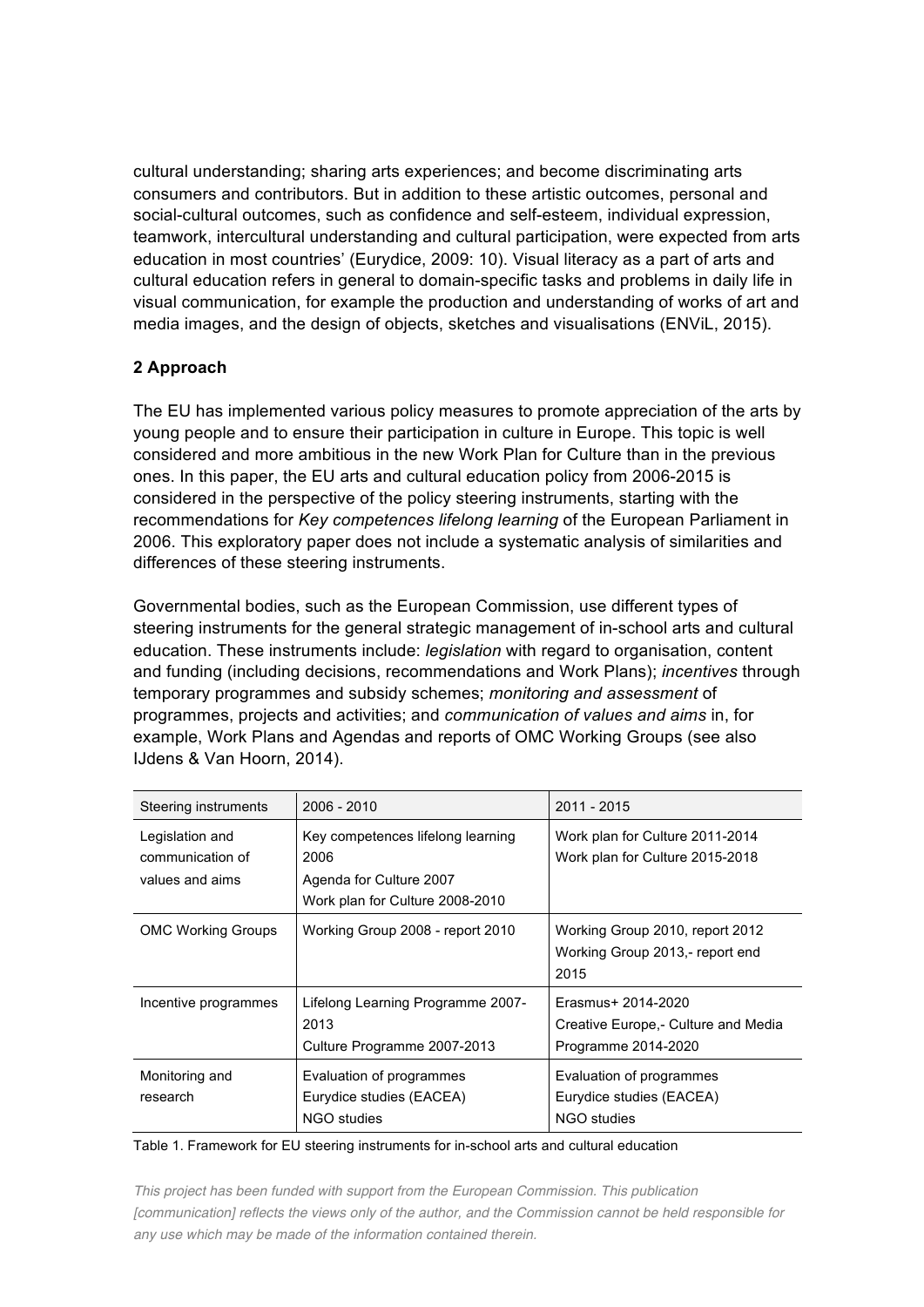## **3 Legislation - EU Recommendations and Work Plans**

On 25 November 2014, the EU Ministers for Culture agreed on a new *Work Plan for Culture* to set the priorities for European cooperation on cultural policy making for the period 2015-2018. The new Work Plan builds on the 2007 *European Agenda for Culture* and on the results of the previous agendas (Work Plans for Culture 2008-2010 and 2011-2014) in addressing the key challenges faced by national and European cultural organisations and enterprises. The four main priorities are accessible and inclusive culture, cultural heritage, cultural and creative sectors (creative economy and innovation), and promotion of cultural diversity and mobility.

Under the first priority of accessible and inclusive culture, an action for the EU Member States is *the development of the key competence of cultural awareness and expression and its integration into education policies* (Council and the Representatives of the Governments of the Member States, 2014: 9). Development of this key competence has been on the agenda since 2006, when the European Parliament requested the European Commission to define basic skills to be developed in lifelong learning. As well as competences, such as communication in the mother tongue, mathematical competence, the key competences now included cultural awareness and expression (European Parliament, 2006: 13).

Cultural awareness and expression is recognised as a necessary competence in today's society, and is just as important as literacy, numeracy and digital skills, and closely interrelated with all other competences. In terms of knowledge, skills and attitudes, the *Recommendation* (2006) specified this competence as creative expression of ideas, experiences and emotions in a range of media, including music, performing arts, literature, and the visual arts (2006: 18).

However, most of the recommendations for the EU Member States are based on the principle of subsidiarity. Thus, action can only be taken at EU level when such action would be more effective than at national, regional or local level. Based on this principle, there is no EU policy on arts education. This is also the case for the framework for visual literacy that ENViL is developing. Consequently, ENViL has to select other methods to disseminate this framework curriculum in EU Member States.

To implement the new competence of cultural awareness and expression, the *Work Plan for Culture 2008-2010* had provision for a Working Group to make recommendations on promoting synergies between culture and education, including arts in education. The Working Group was asked to prepare proposals for the exchange of best practices on activities and structures at regional, national and local level to promote arts and cultural education, formally as an integrated part of the school curriculum, and in non-formal and informal settings. According to the Commission, this working group of Member State experts was to build on the work of ACEnet, the network of civil servants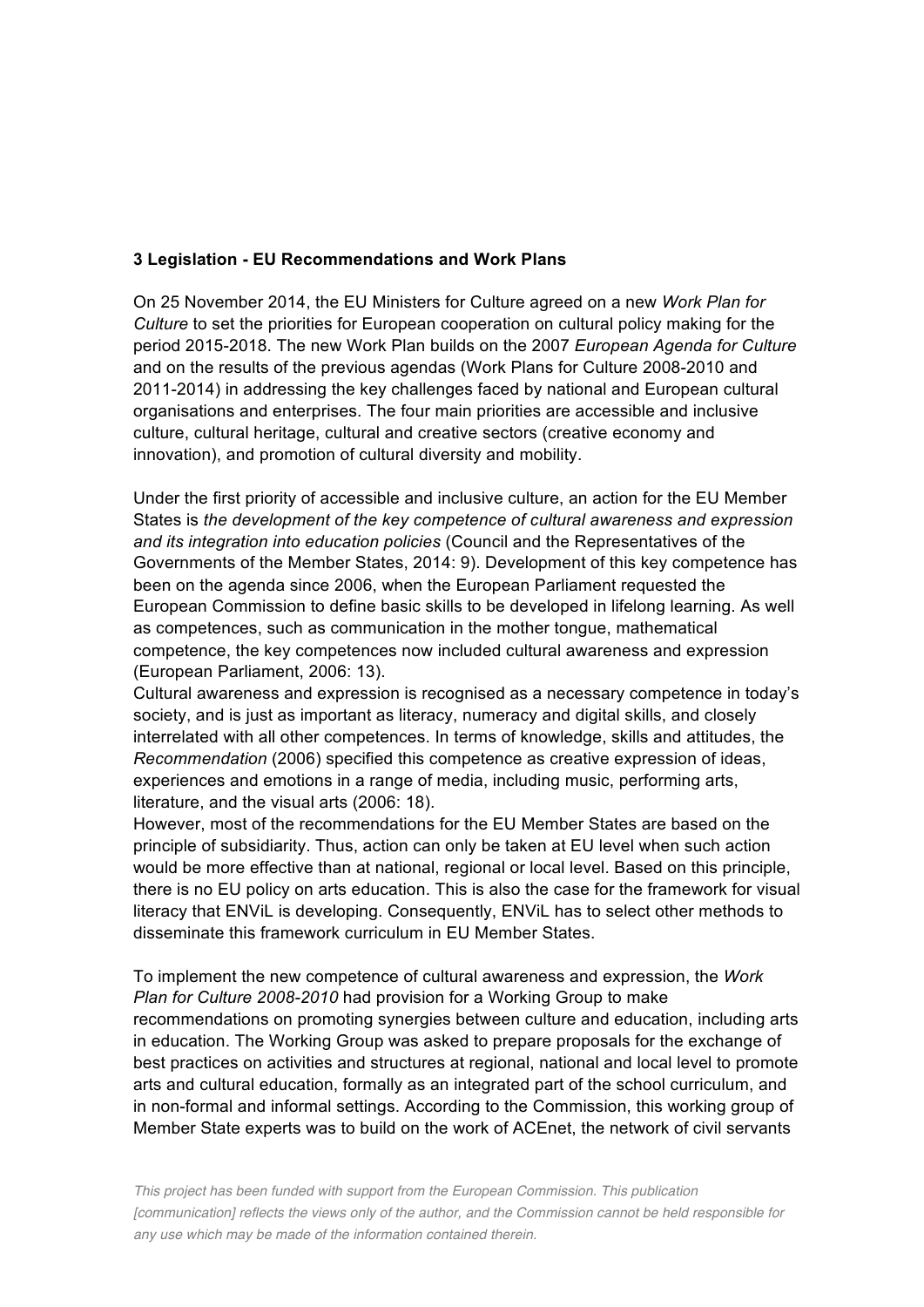working on arts and cultural education (Vos, 2010).

The European Commission repeated this request in the *Work Plan 2011-2014*. The second topic under cultural diversity, intercultural dialogue, and accessible and inclusive culture was the development of the key competence of cultural awareness and expression. The Working Group was to identify good practices for the development of this key competence and its integration into education policies. These good practices were to be based on knowledge and attitudes identified in the Recommendation on key competences for lifelong learning of European Parliament of 18 December 2006.

This statement suggests that either the 2008-2010 Working Group had made little progress in developing this key competence, or the recommendations of the Working Group were not taken into account. In December 2010, the European Commission requested identification of this key competence again on the basis of the 2006 Recommendation and without reference to the final report of the Working Group (June 2010). This time, the Commission formulated the target as the development of a good practice manual for culture and education authorities at national and European level. Strangely enough, the request and the targets set for 2008-2010 and 2011-2014 were repeated again in the Work Plan 2015-2018 (see Table 2). It would seem the Commission had not taken the results of the 2011-2014 Working Group into account.

## **4 OMC Working Groups**

As already mentioned, all three work plans have included a Working Group of civil servants and cross-sectorial experts in the EU Member States to develop a manual of good practice for authorities at national and European level on developing the key competence of cultural awareness and expression. This key competence was first mentioned in December 2006 in the Recommendation on key competences for lifelong learning of the European Parliament and of the Council.

The final report of the first OMC<sup>3</sup> Working Group on developing synergies with education, especially arts education was published in June 2010 (Lauret & Marie, 2010). This report stated 'the implementation of synergies between education and culture depends on a reinforcement of the status of artistic and cultural education in formal, informal and non-formal education and on the recognition of the right to lifelong artistic and cultural education' (2010: 3). The sixteen recommendations and sub-recommendations are relevant at the level of Member States and the European Union. One of these recommendations - number twelve - is relevant to this Comenius project: 'give sufficient support to the initial training of teachers, artists and other culture professionals and their continuing professional development'. The report also stated that an important

<sup>3</sup> The main working method of cooperation among Member States in culture is the Open Method of Coordination (OMC). This is a voluntary cooperation among Member States, sharing their practices and experiences to improve their own work (Conclusions of the Council and of the Representatives of the Governments of the Member States, meeting within the Council, on the Work Plan for Culture 2011-2014. Annex II 2010).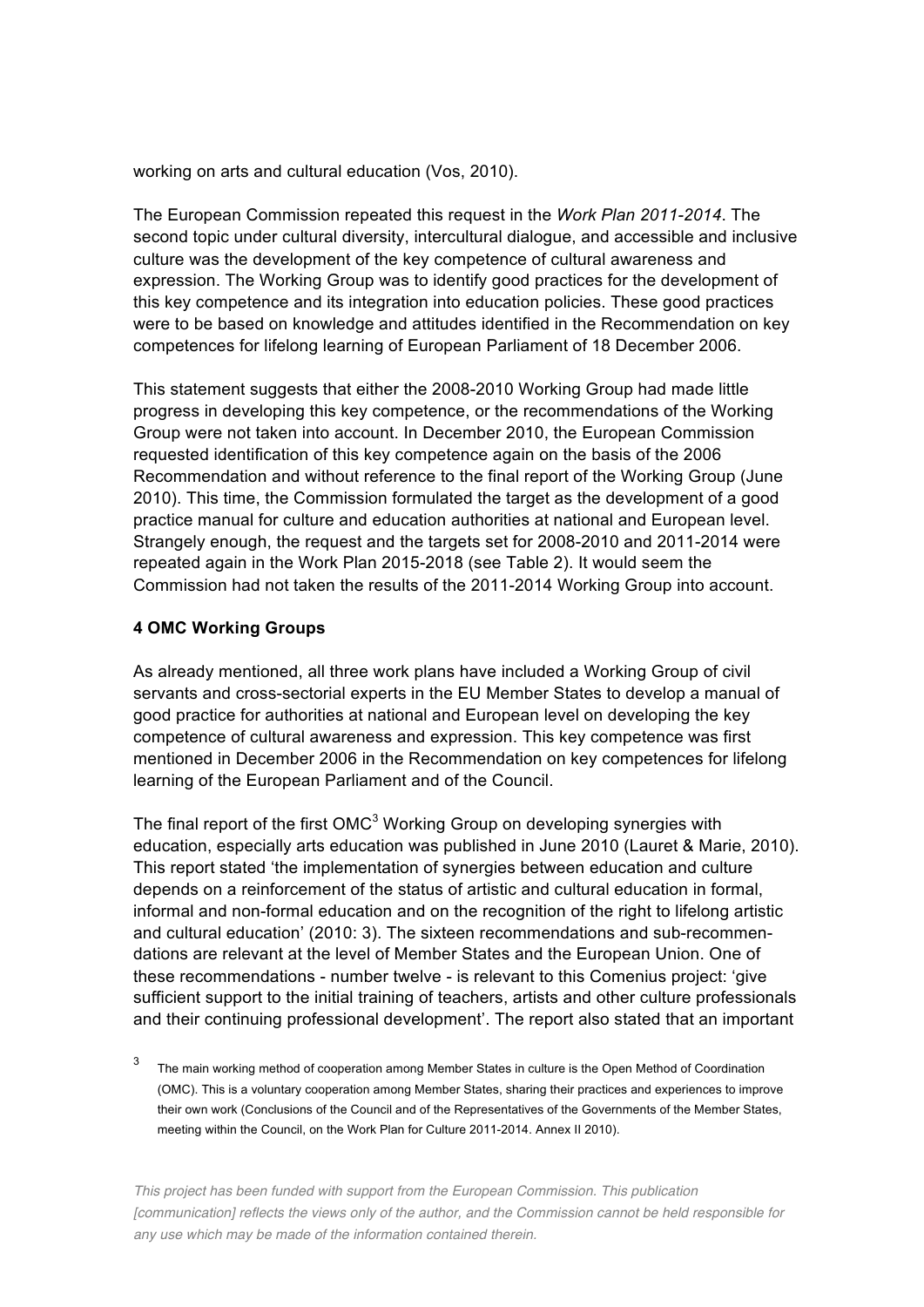focus needs to be on developing 'strong curricula for arts and culture education at school as a pre-requisite for structural improvement of the general education curriculum' (2010: 6). Further, the Working Group suggested: promoting at European level, the exchange of knowledge and experience on the development of artist and teacher competences in art and cultural education; identifying matching competences between the national and European Qualifications Frameworks (EQF) to facilitate the mobility of teachers and artists active in educational activities, and examining the discipline-specific dimension of teacher competences in the various art disciplines as music, fine arts, dance, theatre and so on, and the status of art disciplines in arts and cultural education (2010: 7). However, no direct answer was given to the Commission's question on how to implement the key competence of cultural awareness and expression. The Working Group recommendations focused on achieving synergies between education and culture.

The subsequent OMC Working Group for the period 2011-2012 considered better access to and wider participation in culture, especially for socio-economically disadvantaged groups. Their report pointed out that culture and creativity are necessary elements of personal development (October 2012). The report further stated that 'schools, from pre-school to secondary schools, are the privileged field for the development of contacts between young people and the arts. Schools have access to the young and a cross-section of groups (from multi-ethnic groups to special needs), they may have the resources to teach them about the arts, and in most countries they have a mandate to do so' (Working Group of EU Member States experts, 2012: 60). However, the report did not touch on arts and cultural education in the school, but focused on how cultural institutions could cooperate with schools to raise interest in culture from an early age. The report stated that museums and performing arts institutions in Europe are increasingly committed to education programmes. Nevertheless, these activities (consisting of visits and cooperation) have little influence on arts education in the curriculum, which depends on the good will of individual teachers and school leaders. In addition, recent budget cuts in most Member States have put cultural education under strain (2012: 60). The report concluded with recommendations for the national level. One recommendation was made at EU level to develop a platform for sharing and exchanging experiences.

One recommendation for the national level is important for this Comenius project. This recommendation states, 'in consideration of the key importance of culture for personal development and creativity, arts and cultural education should be part of the curricula of all school types, including vocational training (2012: 107-108). This was a follow-up to the recommendation made by the previous Working Group on developing strong curricula for arts and culture education at school' (2010: 6).

In 2013, a third OMC Working Group was set up explicitly on cultural awareness and expression, which is the eighth key competence in the Recommendation on key competences for lifelong learning (2006: 13). Arts education and also cultural education (formal, non-formal and informal) take place in two fields, reception and production. The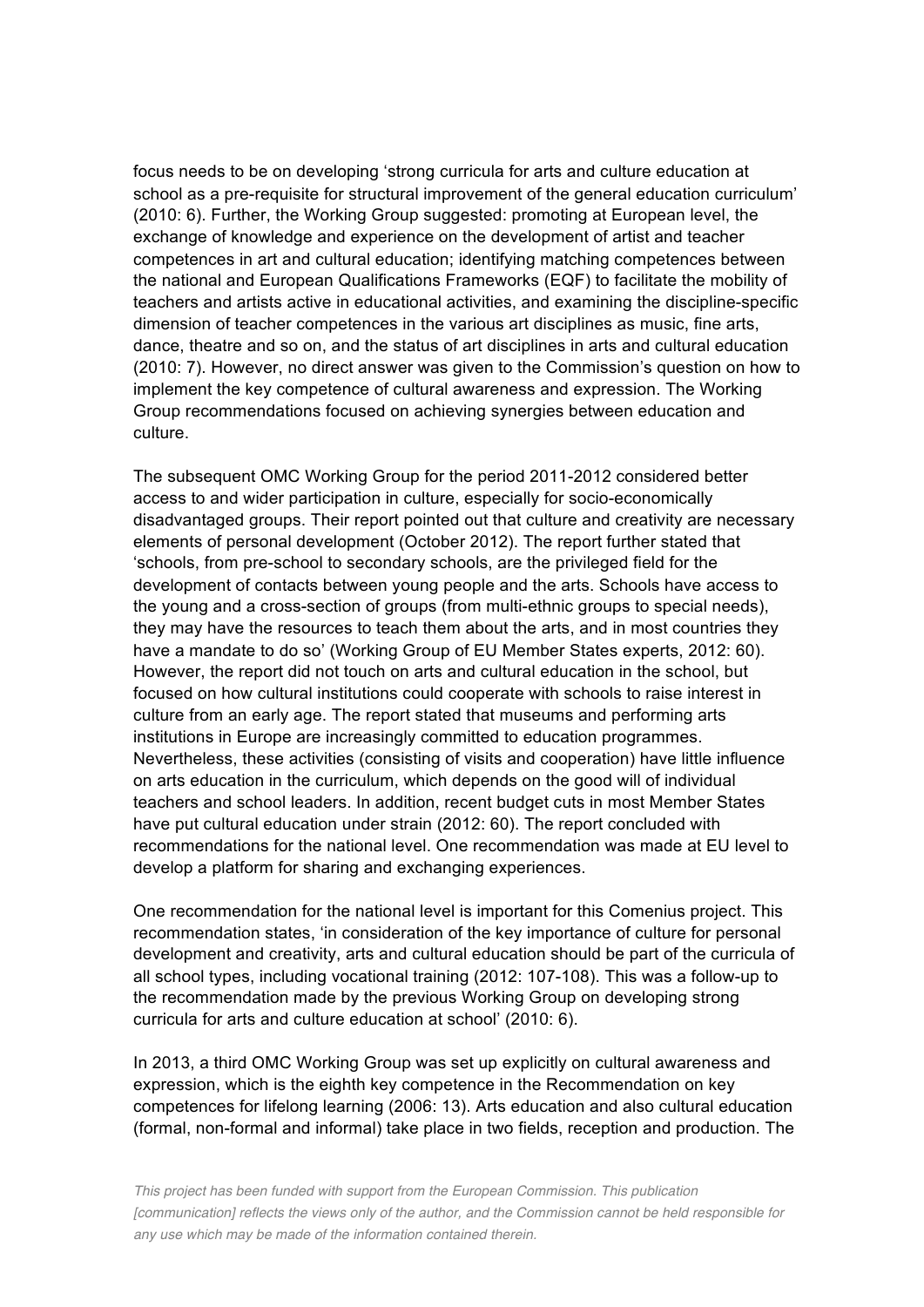combination of 'awareness' and 'expression' in one phrase is representative of the main methodological approach in European arts education. 'One cannot create without being aware of something and one can understand an artwork in a deeper and better way if there is a base in one's own experience. That is why a lot of European school curricula claim both aspects with specific emphasis, on practice or on perception, depending on cultural traditions in the different art forms' (Wagner, 2014: 2).

According to Wagner (2014: 4), these two approaches can be considered to be the key to achieving the competence of cultural awareness and expression. The third OMC Working Group made the first definition of cultural awareness and expression as a key competence consisting of components of knowledge, skills and attitudes needed for new generations (Working Group of Member States Experts, 2014; OMC Working Group, 2015: 4).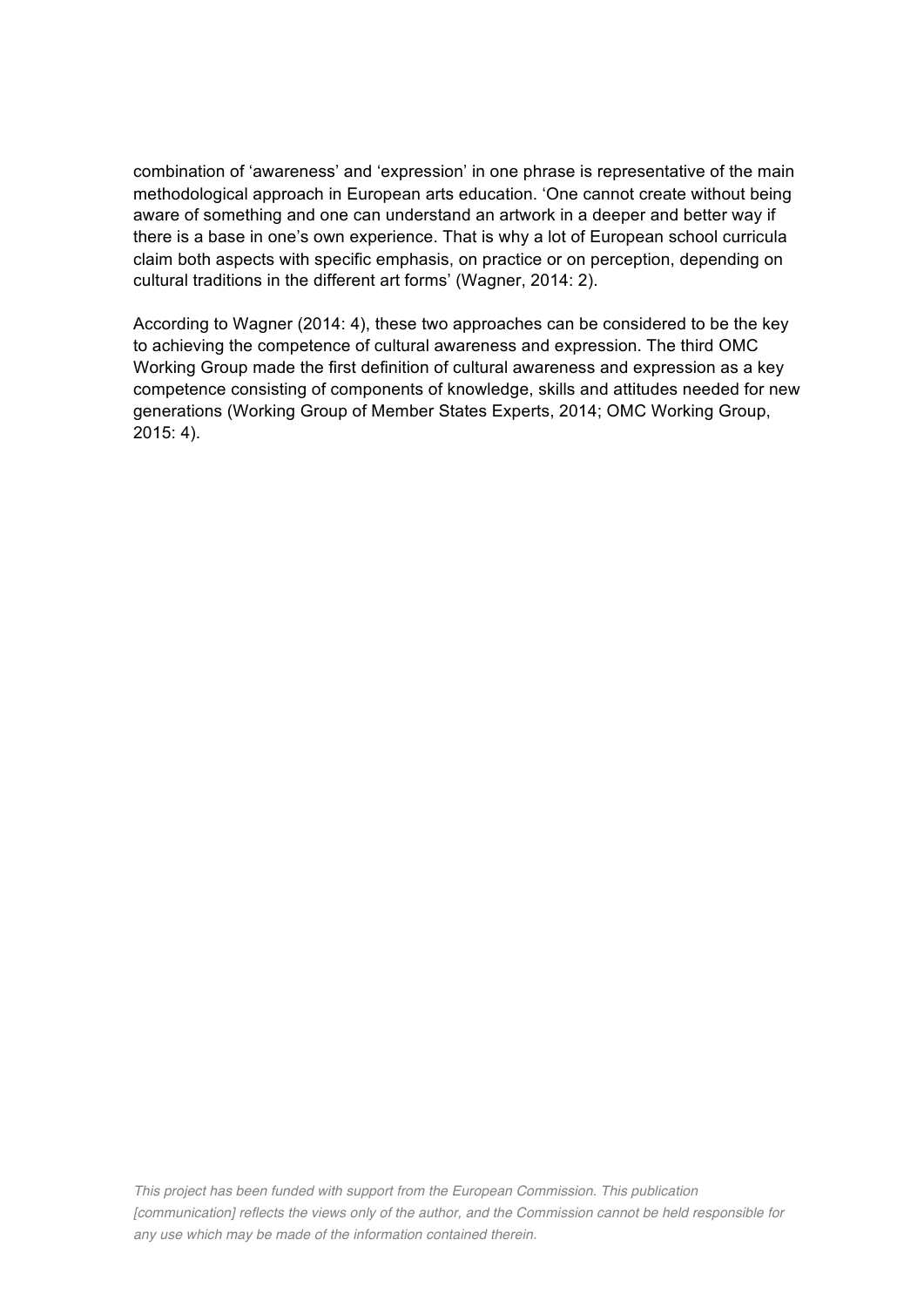| Work plan     | <b>Priorities</b>                          | Instruments and working methods                                                       | Timeline and target<br>outputs                      |
|---------------|--------------------------------------------|---------------------------------------------------------------------------------------|-----------------------------------------------------|
| 2008-<br>2010 | Priority 2: topic 2<br>Promoting access to | OMC Working Group on developing<br>synergies with education, especially art           | June 2008 to end 2010 (2)<br>to 3 meetings a year): |
|               | culture                                    | education was asked to report on:<br>Policies to promote synergies between            | Output not formulated                               |
|               |                                            | culture and education, including arts in<br>education, and the development of         |                                                     |
|               |                                            | projects, to implement the key<br>competence of cultural awareness and                |                                                     |
|               |                                            | expression;                                                                           |                                                     |
|               |                                            | Exchange of best practices on activities<br>and structures at regional, national, and |                                                     |
|               |                                            | local level to promote arts and cultural                                              |                                                     |
|               |                                            | education in formal education as an<br>integrated part of school curricula, and in    |                                                     |
|               |                                            | non-formal and informal education (2008:                                              |                                                     |
|               |                                            | $11$ ).                                                                               |                                                     |
| $2011 -$      | Priority A: topic 2                        | OMC Working Group on better access to                                                 | 2013-2014                                           |
| 2014          | Promotion of cultural                      | and wider participation in culture                                                    | Good practice manual for                            |
|               | diversity and                              | Identify good practice for the development                                            | culture and education                               |
|               | intercultural dialogue                     | of the key competence of cultural                                                     | authorities at national and                         |
|               |                                            | awareness and expression and its                                                      | European level.                                     |
|               |                                            | integration into education policies, based                                            |                                                     |
|               |                                            | on knowledge and attitudes identified in                                              |                                                     |
|               |                                            | the Recommendation of the European<br>Parliament and of the Council of 18             |                                                     |
|               |                                            | December 2006 on key competences for                                                  |                                                     |
|               |                                            | lifelong learning (2010: 3).                                                          |                                                     |
| $2015 -$      | Priority A: topic 1                        | <b>OMC Working Group on Cultural</b>                                                  | End 2015                                            |
| 2018          | Accessible and                             | Awareness and Expression                                                              | Manual of good practice                             |
|               | inclusive culture                          | Identify good practice for the development                                            | for culture and education                           |
|               | (Cultural diversity and                    | of the key competence of cultural                                                     | authorities at national and                         |
|               | intercultural dialogue)                    | awareness and expression and its                                                      | European level.                                     |
|               |                                            | integration into education policies, based                                            |                                                     |
|               |                                            | on knowledge and attitudes identified in                                              |                                                     |
|               |                                            | the Recommendation of the European                                                    |                                                     |
|               |                                            | Parliament and of the Council of 18                                                   |                                                     |
|               |                                            | December 2006 on key competences for                                                  |                                                     |
|               |                                            | lifelong learning (2014: 9-10).                                                       |                                                     |

Table 2. Overview of priorities, working methods and targets in work plans 2008-2010, 2011-2014 and 2015-2018

#### **5 Incentive programmes**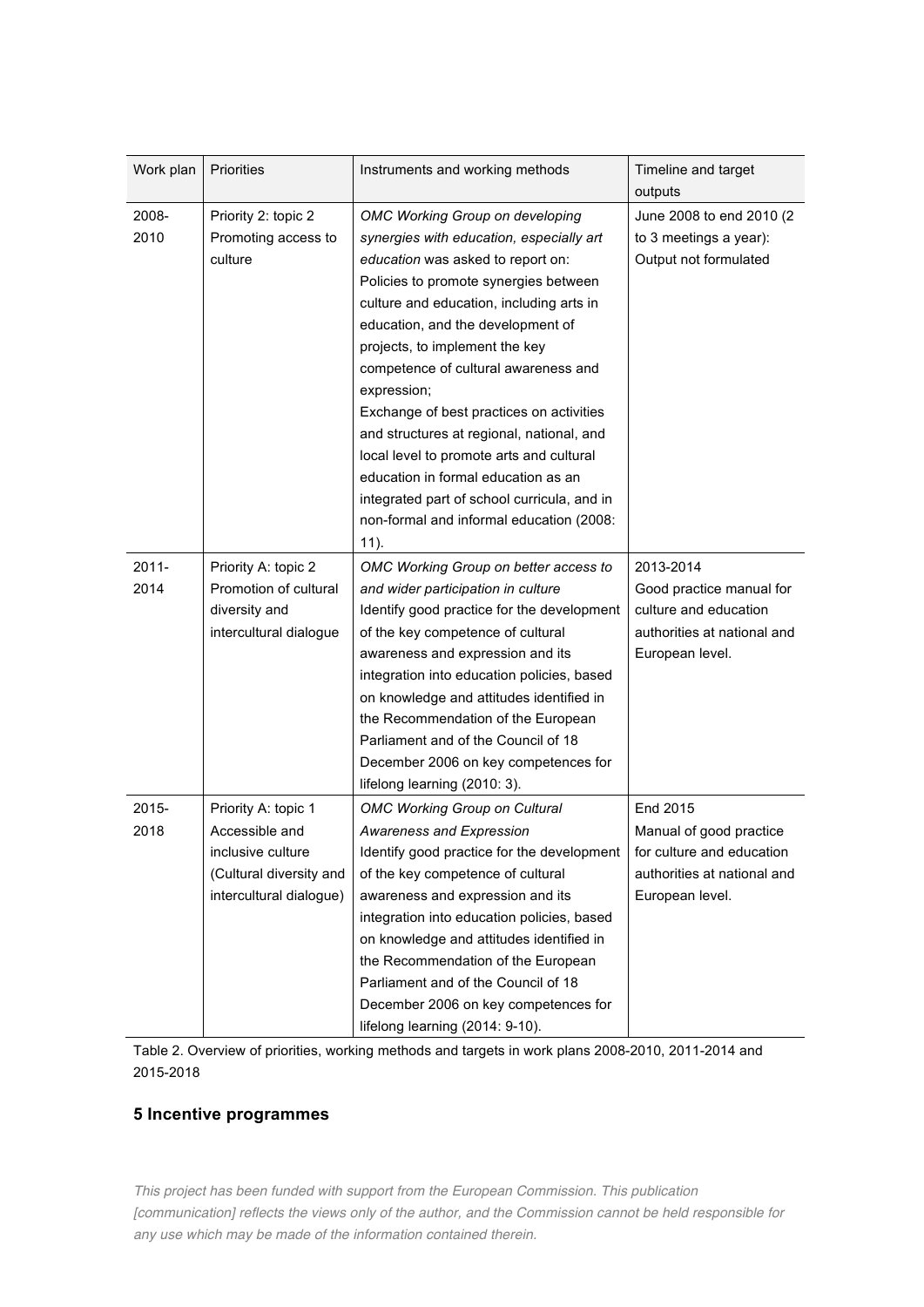At EU level, incentive programmes are meaningful steering instruments for granting funds and subsidies under temporary programmes and subsidy schemes for education and training. One such incentive programme is the *Lifelong Learning Programme 2007- 2013,* which is now being continued in the *Erasmus+ Programme 2014-2020*. The current incentive programme for cultural and audio-visual actions and activities is *Creative Europe - Culture and Media Programme 2014-2020* and supersedes the Cultural Programme 2007-2013<sup>4</sup>. The current programme has a budget of € 1.46 billion (9% higher than the previous programmes). 5

The Erasmus+ Programme is designed to enable people at any stage of their life to participate in stimulating learning experiences, and to develop education and training across Europe. With a budget of almost € 7 billion, the first programme ran from 2007 to 2013 and supported a range of exchanges, study visits, and networking activities. The current programme aims to boost skills and employability, and to modernise education, training, and youth work. The programme has a budget of  $\epsilon$  14.7 billion, which is a 40% increase compared to current spending levels, and reflects EU commitment to investing in these areas $^6$ . ENViL was given a grant in 2013 under specified terms and conditions for the design and dissemination of a Common European Framework of Reference in Visual Literacy.

## **6 Monitoring and research**

Monitoring and research lead to potential indicators to design, modify or change EU policy on arts and cultural education. Thus, the EU often requires research, for example, on general issues such as the development of creativity for the empowerment of young people, and on specific issues such as in-school arts education and the contribution of cultural institutions to curriculum implementation. The European political agenda reflects different approaches, targets, target groups and social outcomes to which arts education might contribute.

Most people, including policy makers, expect arts education to foster creativity and possibly other skills conducive to innovation. In knowledge-based societies, innovation is a key engine of economic growth, and arts education is increasingly considered to be a means to foster skills and attitudes required for innovation, beyond and above artistic skills and cultural sensitivity. The report entitled *Art for Art's Sake?* (2013) indicated some evidence for arts education contributing to innovation 'because people trained in the arts play a significant role in the innovation process in OECD countries. Recognising the value of arts education for innovation, an increasing number of universities are developing new types of inter-disciplinary curricula or institutions that try to take advantage of the skills developed in arts education' (Winner, Goldstein & Vincent-Lancrin, 2013: 20-21).

<sup>4</sup> For more information, see http://ec.europa.eu/programmes/creative-europe/opportunities/index\_en.htm, accessed on September 7, 2015 at 6:34 pm.

<sup>5</sup> An amount of € 1.46 billion means an average amount of € 0.41 per inhabitant of Europe per year.

<sup>6</sup> An amount of € 14.7 billion means an average amount of € 4.14 per inhabitant of Europe per year.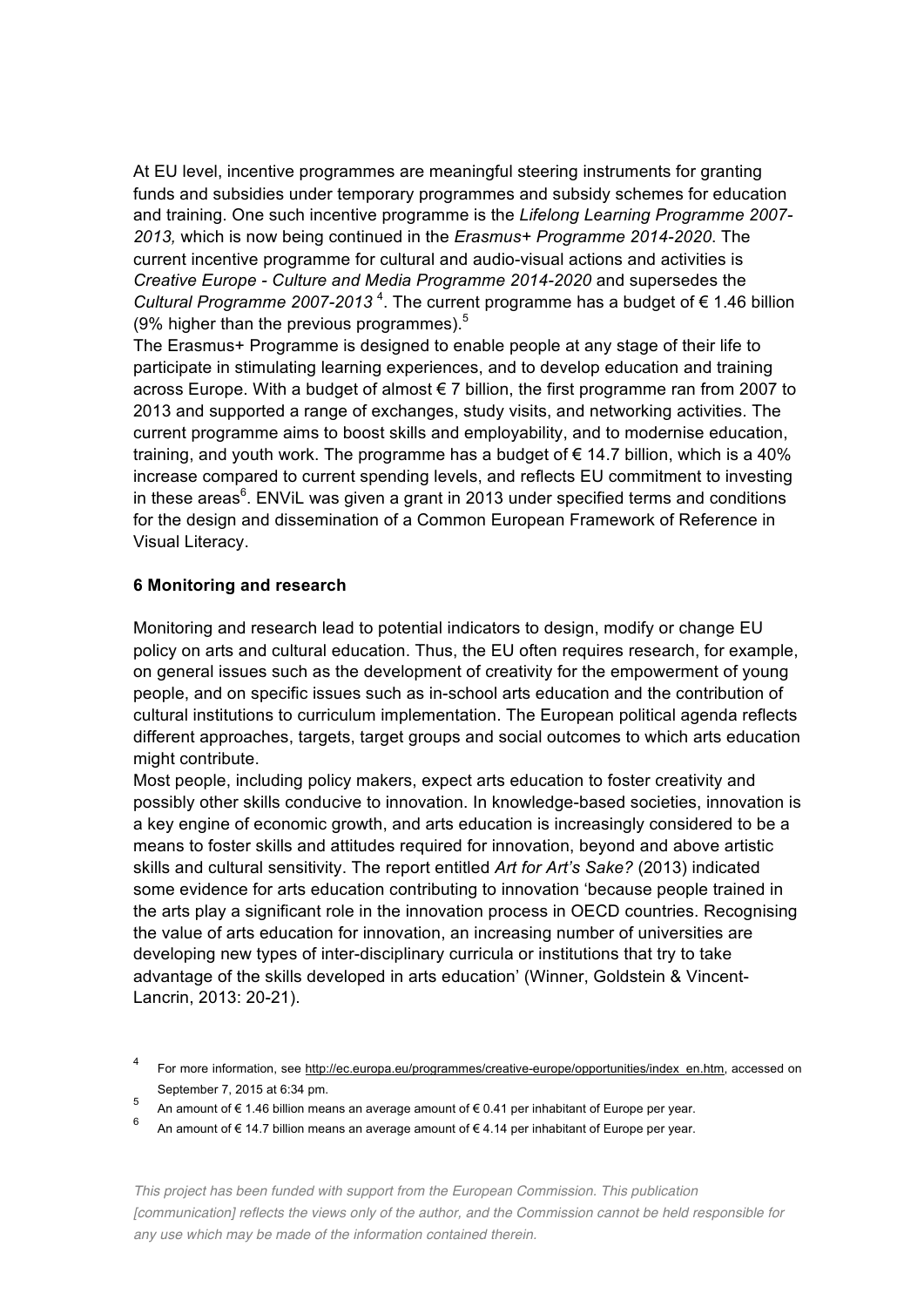In EU Member States, art is on the curricula of primary and secondary schools and is even an important part of the curriculum in some schools. *Education at a Glance* (2014) shows the proportion of time in the curricula for arts education in primary and secondary schools in the OECD countries. Primary schoolchildren spend on average 45% of the compulsory curriculum on the three subjects: of reading, writing and literature (22%); mathematics (15%); and the arts (9%), usually spread over visual arts, music, theatre and dance. There is considerable variation between countries in time spent in arts education. In Poland and Slovak Republic, arts education accounts for 8% or less of the instruction time, and 15% or more in Estonia, Germany and Slovenia. In Finland, at least 13% of compulsory instruction time is spent in arts education, but schools are required to allocate additional flexible time to arts, music or crafts (OECD, 2014: 430-431). Less attention is given to arts at the lower secondary level. On average, 39% of the compulsory curriculum comprises reading, writing and literature (14%), first and other foreign languages (13%), and mathematics (12%). On average, an additional 11% of the compulsory curriculum is devoted to natural sciences and 10% to social studies. Together with physical education and health (7%) and the arts (7%), these seven study areas form the major part of the curriculum for this age group in all OECD countries. The time spent on learning arts also varies. Arts education accounts for 3% of compulsory instruction time in French speaking Belgium, and 12% or more in Austria and Italy (OECD, 2014: 431-440).

Probably the best-known study on arts and cultural education in the EU is the Eurydice report of 2009, entitled *Arts and Cultural Education at School in Europe*. This study presented comprehensive and comparable information on arts education policy in Europe. It covered the aims and objectives of arts education, its organisation, initiatives and recommendations for development and planned reforms. Information was provided on pupil assessment and teacher education in the arts. The study focused on visual arts and music, drama, dance, media arts and crafts (literature was not included). The report introduction dealt with EU policy level and gave attention to a resolution on Artistic Studies in the European Union submitted by the Committee on Culture and Education of the European Parliament (2009). Key recommendations included: artistic education should be compulsory at all school levels; arts teaching should use the latest information and communications technologies; teaching of art history must involve encounters with artists and visits to places of culture (2009: 7). The resolution called for greater oversight and coordination of arts education at European level, including monitoring the impact of arts teaching on the competencies of students. According to this report, the consequential raison d'être for arts education is the development of creativity by using appropriate pedagogical methods that will have a major impact on career opportunities in the artistic and creative market sector (2009: 9). The report was discussed in the European Parliament in Strasbourg on 23 March 2009 and praised by Jan Figel, Commissioner for Education and Culture (Figel, 2009). The Parliament adopted the resolution on 24 March (European Parliament, 2009). This resolution is used as a call to EU Member States to recognise the importance of promoting artistic education and creativity in a knowledge-based economy and to establish joint strategies to promote artistic education policies and policies for training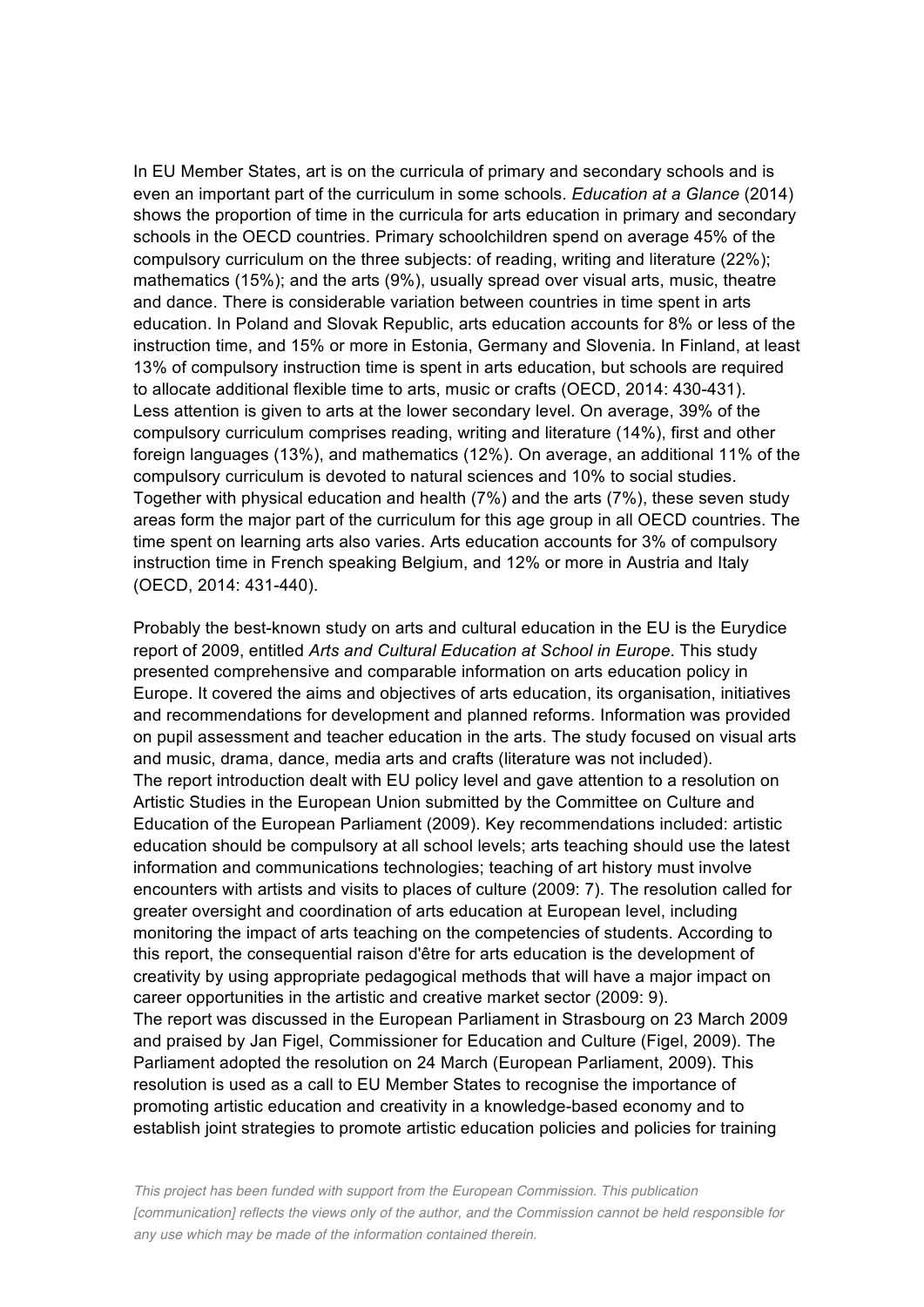#### specialist teachers.

Various studies on Member State policies on arts and cultural education have been carried out by independent experts and non-governmental organisations in Europe. The study *European Arts Education Fact Finding Mission* published by Educult, Austrian Institute for Cultural Policy and Management in 2012 provided a structural tool to close the information gap on resources and to provide data to facilitate evidence-based policy and empower practitioners to discuss funds and resources. The importance of personal commitment in arts and cultural education and the unstructured recording of financial resources in cultural institutions and public services led to a follow-up study entitled Arts Education Monitoring System (AEMS) (2011-2013). The report set out the difficulties in defining current cultural education practices.

To begin, there is little agreement on the concept of arts and cultural education. International studies demonstrate the wide range of definitions that serve different objectives in every country. In Spain and Hungary, for example, the concept describes training programmes for professional artists, while a much broader definition is applied in Germany and Austria. This definition extends to policy areas, such as economic development, social inclusion and the mandatory formal education system. In providing a structure to understand this complexity, the AEMS report stated 'more robust evidence is needed to keep on monitoring the development of arts and cultural education across Europe, or the sector will remain precarious and subject to the political fads and sweeping changes of emphasis that have characterised the period of this study' (Educult 2013: 3-4).

And finally there are two editions of the International yearbook for research on arts education (2013 and 2014) with a contemplative article by Daniel Gad (Germany) on *Perspectives on Arts Education within International Cooperation: a culture-political reflection*. This serious lack of regional, national and international strategies and efforts is an issue that hampers progress because 'without those, arts education will certainly continue to be marginalized' (Gad, 2013: 253).

## **7 Conclusion**

Steering instruments in EU policy largely comprise communicating values and aims, alongside temporary subsidy schemes to encourage and support cultural cooperation in Europe. These instruments aim to bring the European common cultural heritage to the fore (Culture Programme), and to support learning opportunities from childhood to old age in every single life situation (Lifelong Learning Programme). There is increasing focus on political statements and policy development, with less attention to policy measures and their implementation.

There is little indication of how the European Commission has evaluated the Work Plans for Culture and the reports of the OMC Working Groups. Even though the first OMC report was published in June 2010, the only response from the EU Member States in December 2010 was that the *Work Plan for Culture 2011-2014* should be build 'on the June 2010 recommendations of the OMC Working Group on developing synergies with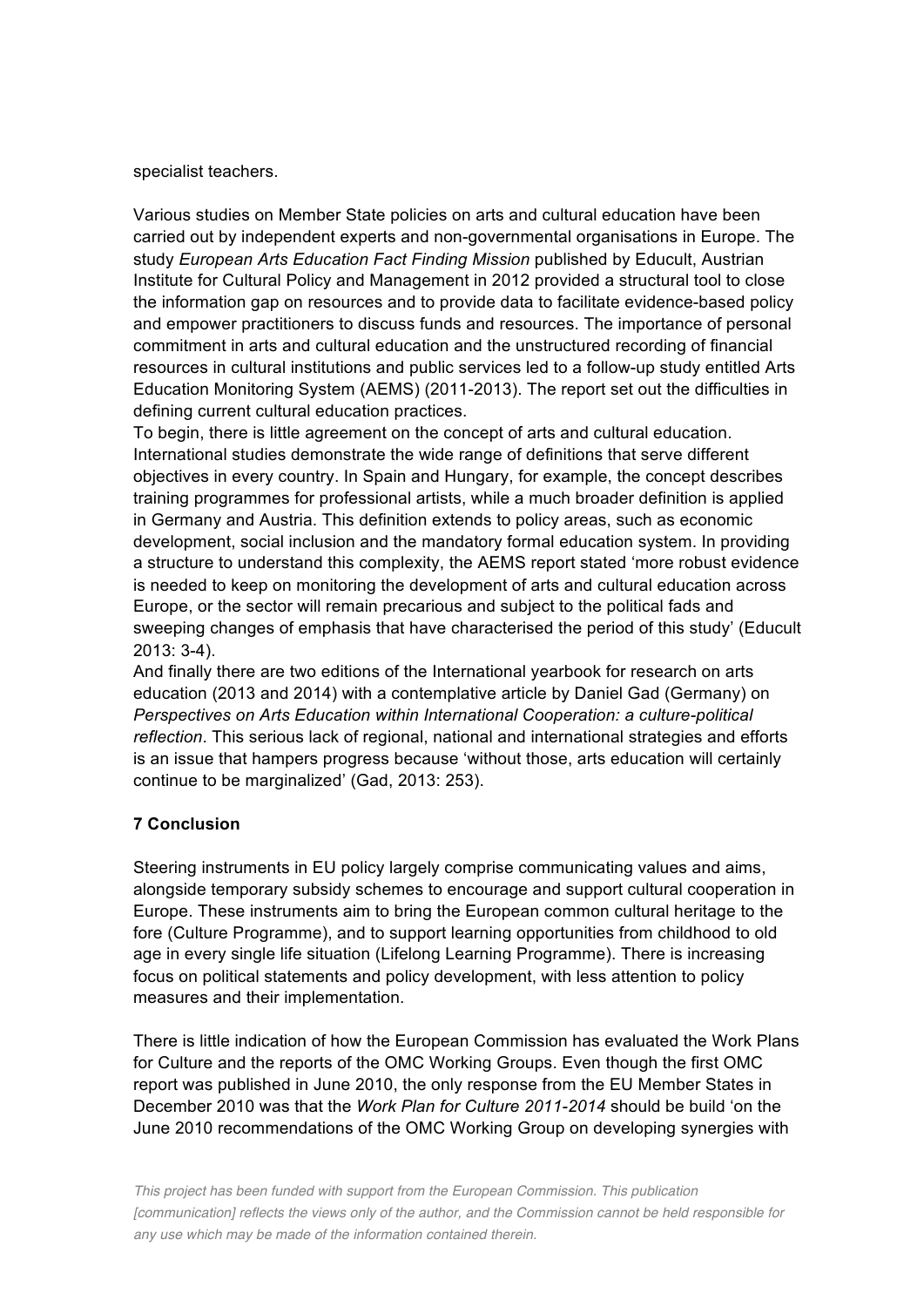education, especially arts education' (the Council and the Representatives of the Governments of the Member States, 2010: 3).

The *Conclusions of the Member States on a Work Plan for Culture 2015-2018* (2014) gave little attention to the Working Group report presented in October 2012. The only mention of the outcome was made in the *Report on the implementation and relevance of the 2011-2014 Work Plan for Culture* (2014). The statement was made that Member State experts analysed more than eighty policies and practices and gathered them together in the good practice manual published in 2013<sup>7</sup>. This led them to conclude that the issue of access is also an issue of lack of public demand and that audience development has to be encouraged. The section of the report concluded with the comment, 'an OMC Working Group is currently focusing on developing cultural awareness and expression through education at all levels' (European Commission, 2014).

However, it is not clear what is happening at national level, because this has not been systematically examined. There is little information about whether and how EU Member States prepare and implement policies on in-school arts and cultural education. Even the Compendium Cultural Policies and Trends in Europe, which is a tool for research with Section 8.3.2 providing information on arts in school, cannot be used for comparisons because information is often out dated and thus unreliable and not analogous.

An external evaluation report on the Open Method of Coordination (2013) used by the European Commission stated there is 'potential to achieve greater impacts, through stronger connectivity and dissemination channels between OMC participants and key decision-makers at national level' (2013: iv). The evaluation report recommended the following, 'retain and further develop the use of dissemination plans for OMC outputs and consider in collaboration with Member States how more resources can be made available to translate more outputs in order to improve dissemination' (McDonald, Mozuraityte, Veart & Frost, 2013: 85).

EU policy seems to be focused on formulating and setting activities for the OMC Working Groups, on the assumption that the policy will be implemented by the Member States. In this way, the EU ensures common policy carried out by the Member States, according to the principle of subsidiarity. In terms of content, EU policy aims to explore and promote arts and cultural education as catalysts for supporting and fostering creativity and innovation. The EU requires action based on the recommendations of the successive OMC Working Groups. Nevertheless the EU does - apparently - nothing with them itself. Words seem to stay without any action.

Action has to come from the Member States and in the case of the common European

The publication year of this report was not 2013 but 2012 (October 2012), as the cover shows. For more information: http://ec.europa.eu/culture/policy/strategic-framework/documents/omc-report-access-to-culture\_en.pdf, accessed on September 7, 2015 at 2:49 pm.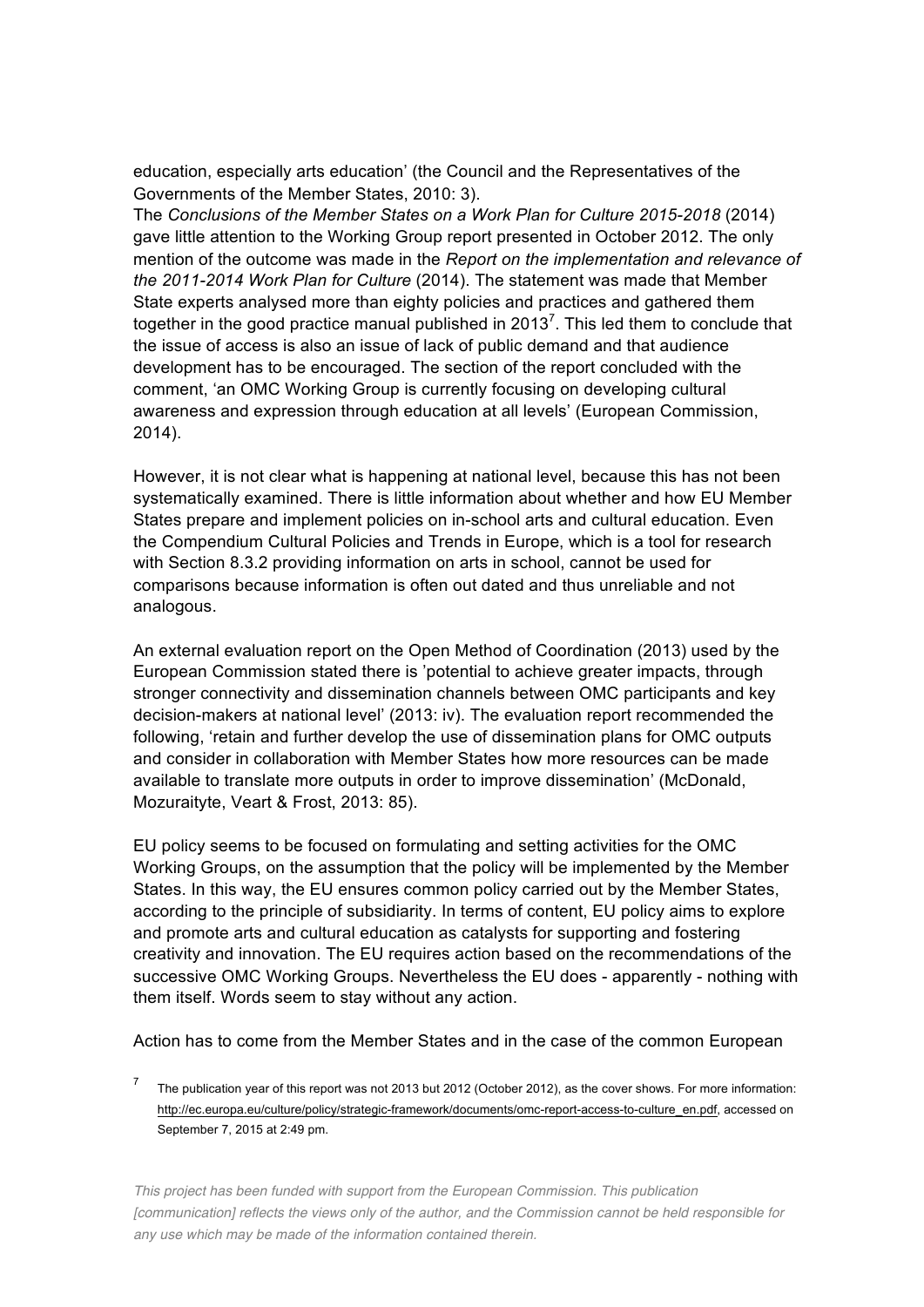framework of reference on visual literacy from ENViL itself. It was a challenge to ask UNESCO to support dissemination of the framework because of the outcome of its second World Conference on Arts Education in Seoul in 2010. The Seoul Agenda *Goals for the development of Arts Education* (2010) provides a very strong strategic instrument on a worldwide level to promote and encourage in-school cultural education, considering the UNESCO statement that the Seoul Agenda 'will serve as a concrete plan of action' (UNESCO, 2010: 2). Perhaps, ENViL can cooperate with the recently created European Network of Observatories in the Field of Arts and Cultural Education (ENO) $^8$ , and with The International Society for Education through Art (InSEA) and the European League of Institutes in the Arts (ELIA) to disseminate the framework curriculum so that learners can resolve domain-specific tasks and problems of everyday life in visual communication.

Finally, strategic considerations go in advance of further development of a European policy agenda for cultural education. Meaningful are policy principles in which attention is given to social and economic ambitions in the European context. This weight can be emphasized when the importance of art and cultural education is linked to such social and political issues in the Member States and at European level: citizenship, youth, education and the education and teacher training (Van Hoorn, Hagenaars & Maaijwee, 2009). The quote at the beginning of this articles needs to be taken into consideration 'but as long as these actions are not accompanied by a greater political urgency, I am afraid that their impact will remain limited' (Knol, 2014: 62).

Piet Hagenaars (1948) is the former Managing Director of Cultuurnetwerk Nederland (2001-2012) and the National Centre of Expertise for Cultural Education and Amateur Arts (2013). He started his career as a teacher of art and art history in secondary and higher education (1970-1979) before becoming director of the Municipal Museum in Oss (1979-1992). In 1992, he took up the post of Director of the Faculty of Arts at the Fontys University of Fine and Performing Arts, and in 1999 he became Managing Director of LOKV, the Netherlands Institute for Education in the Arts, in Utrecht.

Hagenaars has written a significant number of policy-related publications in the field of cultural education. In addition to his daily work, he is actively involved in provincial and national institutes and commissions in his capacity as policy advisor, board member and chairman, including the Crown membership of the National Council for the Arts. Hagenaars is now working on a PhD thesis on Cultural Education policy in the Netherlands 1975-2015 at the Center of Historical Culture in Erasmus University Rotterdam.

#### <sup>8</sup> For more information see: http://www.lkca.nl/onderzoek/europees-netwerk-cultuureducatie Consulted on 15-12-2015 at 11:57.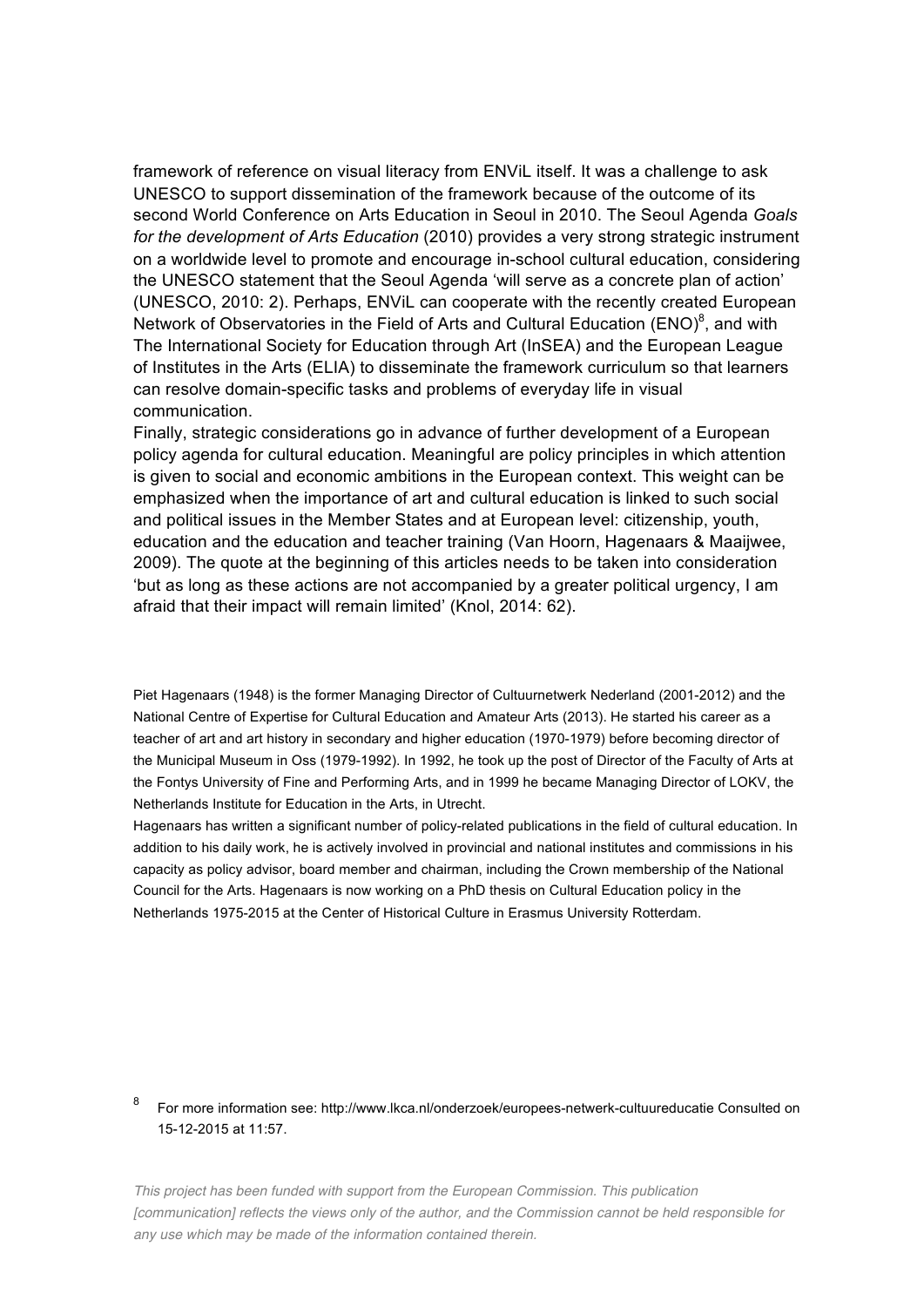#### **Sources and bibliographic references**

Committee on Culture and Education (2009). *Report on artistic studies in the European Union* (2008 / 2226 INI). Brussels: European Parliament 2004-2009.

Council of the Representatives of the Governments of the Member States (2010). Conclusions of the Council and of the Representatives of the Governments of the Member States, meeting within the Council, on the Work Plan for Culture 2011-2014. *Official Journal of the European Union C325/1*, 2 December 2010.

Council of the Representatives of the Governments of the Member States (2014). Conclusions of the Council and of the Representatives of the Governments of the Member States, meeting within the Council, on a Work Plan for Culture 2015-2018. *Official Journal of the European Union C463/4*, 23 December 2014.

Education, Youth, Culture and Sport Council (2010). *Work Plan for Culture 2011-2014. Conclusions of the Council and of the representatives of the governments of the member states, meeting within the Council.* Brussels: Council of the European Union.

Educult (2012). *European Arts Education Fact Finding Mission*. *Final Report.* Vienna: Educult.

Educult (2013). *Arts Education Monitoring System (AEMS). Final Report.* Vienna [etc.] / Educult [etc.].

ENViL (2015)<http://envil.eu/en/> Accessed September, 20, 2014.

European Commission (2007). *European agenda for culture in a globalizing world.* Communication from the Commission to the European Parliament, the Council, the European Economic and Social Committee and the Committee of the Regions (10 May 2007). Brussels.

European Commission (2014). *Report on the implementation and relevance of the Work Plan for Culture 2011-2014.* Report from the Commission to the European Parliament, the Council, The European Economic and Social Committee and the Committee of the Regions (25 August 2014). Brussels.

European Parliament (2006). Decision No 1720/2006/EC of the European Parliament and of the Council of 15 November 2006 establishing an action programme in the field of lifelong learning. In: *Official Journal of the European Union: L 327/45 - 24.11.2006.* Brussels: European Union.

European Parliament (2006). Recommendation of the European Parliament and of the Council of 18 December 2006 on key competences for lifelong learning. In: *Official Journal of the European Union: L 394/10 - 30.12.2006.* Brussels: European Union.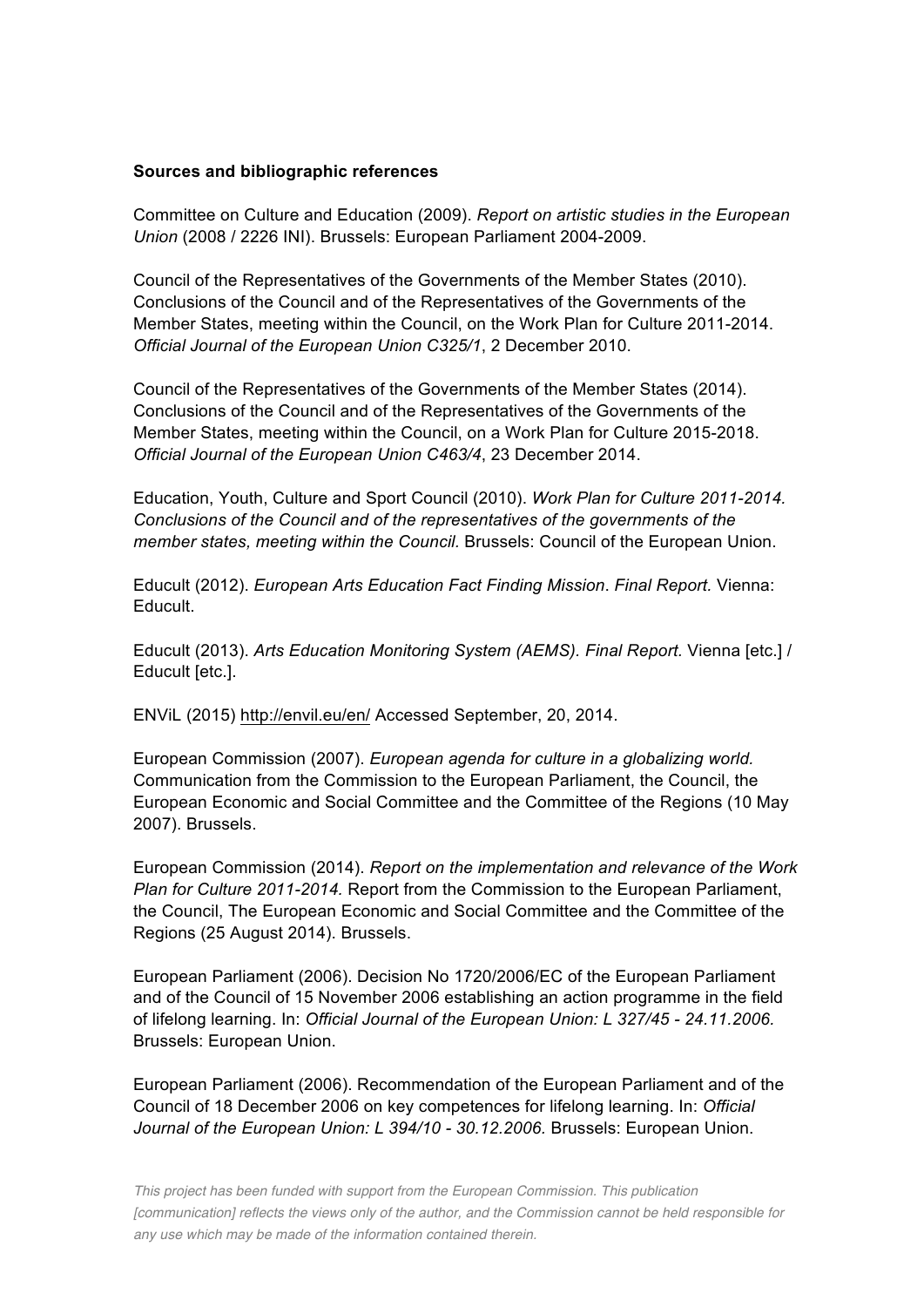European Parliament (2009). *Artistic studies in the European Union. Report A6- 0093/2009*. Strasbourg.

European Parliament (2009). *European Parliament resolution of 24 March 2009 on artistic studies in the European Union (2008/2226 (INI)*. Strasbourg.

Eurydice (2009). *Arts and Cultural Education at School in Europe*. Brussels: Education, Audio-visual and Culture Executive Agency.

Figel, J. (2009). *Reaction on the Report 'Artistic studies in the European Union'.* Debate in the European Parliament on 23<sup>rd</sup> of March 2009. Strasbourg.

Gad, D. (2013). Perspectives on arts Education within International Cooperation: a culture-political reflection. *International Yearbook for Research in Arts Education.* Volume 1 (2013). Berlin: Waxmann. pp. 249-254.

Hagenaars, P. (2014). Quality Agenda for Cultural Education: a firm foundation. In: M. van Hoorn (ed.). *Quality Now! Arts and cultural education to the next level*. Utrecht: LKCA, pp. 13-33.

Hoorn, M. van, Hagenaars, P. & Maaijwee, J. (2009). Cultuureducatie in Europees perspectief. *Kunstzone,* 8<sup>th</sup> edition July/August 2009 - nrs. 7/8.

IJdens, T. & Hoorn, M. van (2014). The art of arts education policy. An exploratory analysis of public management in arts education policy. In: M. van Hoorn (ed.). *Quality Now! Arts and cultural education to the next level*. Utrecht: LKCA, pp. 50-66.

Knol, J.-J. (2014). On the Mapping of Cultural Education in Europe and More. *International Yearbook for Research in Arts Education*. Volume 2 (2014). Berlin: Waxmann. pp. 75-62.

Lauret, J.-M. & Marie, F. (2009). *European Agenda for Culture. Open Method of Coordination. Working Group on developing synergies with education, especially arts education. Intermediate report.* European Commission.

McDonald, N., Mozuraityte, N., Veart, L. & Frost, S. (2013). *Evaluation of the Open Method of Coordination and the Structured Dialogue, as the Agenda for Culture's implementing tools at European Union level. Final Report for the European Commission Directorate-General for Education and Culture.* Ecorys UK Ltd.

OECD (2014). *Education at a Glance 2014: OECD Indicators*. Brussels: OECD Publishing.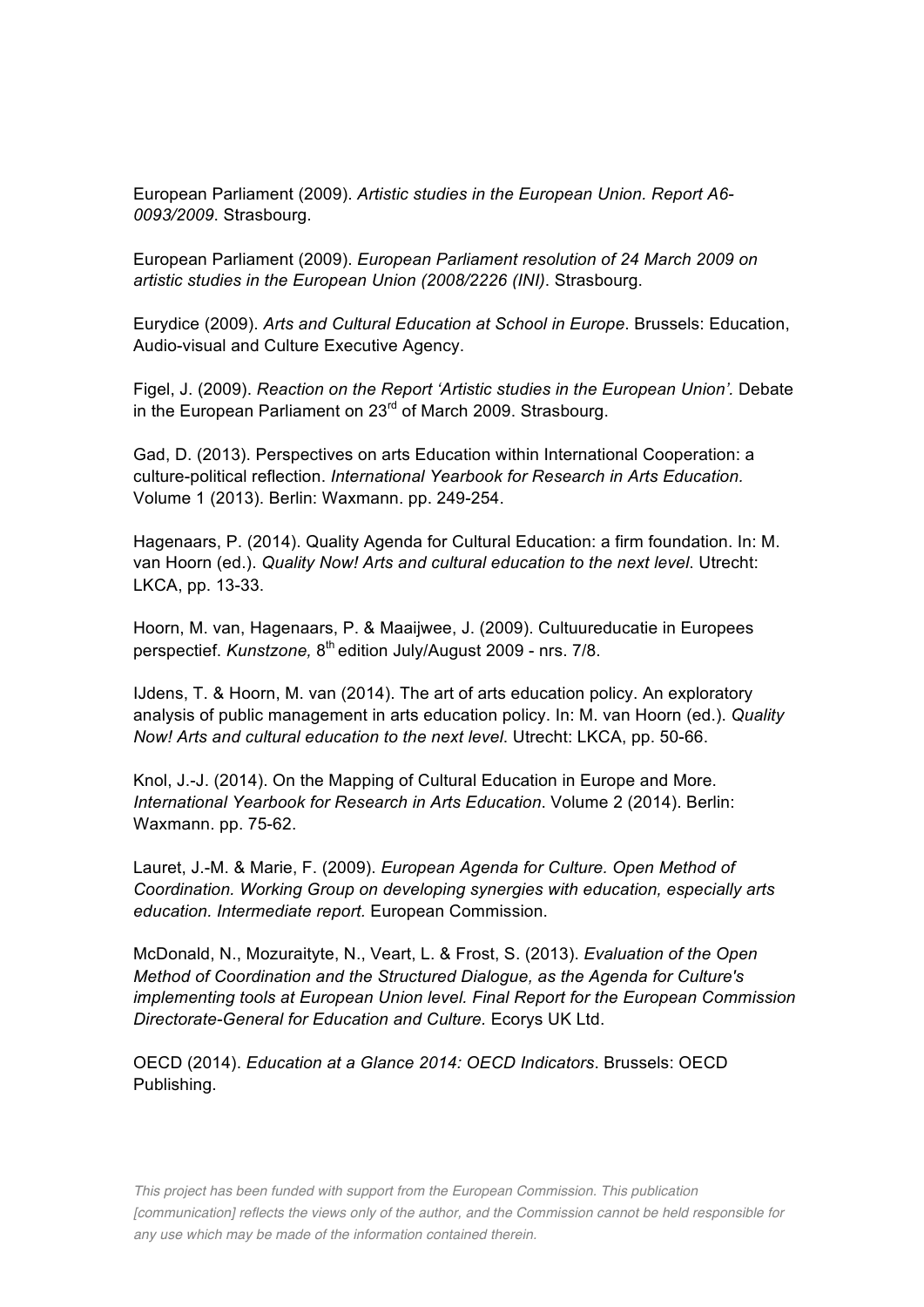OMC Working Group (2015). *Cultural Awareness and Expression Handbook. Open Method of Coordination (OMC) working group of EU member states' experts on the development of the key competence 'Cultural awareness and expression'. Working Title.* Brussels.

UNESCO (2006). *Road Map for Arts Education. The World Conference on Arts Education: Building Creative Capacities for the 21st Century.* Lisbon, 6-9 March 2006. UNESCO (2010). *Seoul Agenda: Goals for the Development of Arts Education*. Seoul: Second World Conference on Arts Education.

Vos, I. (2010). *ACEnet, an international network on arts and cultural education and it's concrete results.* Brussels: CANON Cultural Unit of the Flemish Ministry of Education and Training.

Wagner, E. (2014). *Manual, part 2 Concepts*. OMC-Group on Key Competence # 8, Cultural Awareness and Expression. 4th meeting, 11th / 12th March 2014 - Riga.

Winner, E., Goldstein, T. & Vincent-Lancrin, S. (2013). *Art for Art's Sake? The impact of Arts Education,* Educational Research and Innovation. Brussels: OECD Publishing.

Working Group of EU Member States' experts (2012). *A report on policies and good practices in the public arts and in cultural institutions to promote better access to and wider participation in culture.* Brussels: Council of the European Union.

Working group of Member States' experts (2014). *Council Work Plan for Culture 2011- 2014. Topic n° 2 Development of the 8th key competence 'Cultural awareness and expression'.* Minutes of the 3rd plenary meeting, 18-19 November 2014. Brussels.

#### **List of sources websites European Reference Visual Literacy**

Creative Europe: EU. [http://ec.europa.eu/culture/library/index\\_en.htm](http://ec.europa.eu/culture/library/index_en.htm)

Dodea: Fine Arts, Visual Arts Standards. <http://www.dodea.edu/Curriculum/VisualArts/standards.cfm>

EDUCULT: Fact Finding Mission. Documents.<http://educult.at/forschung/aems/>

ELIA. The European League of Institutes of the Arts. The primary international network organisation of major arts education institutions & universities.

European Commission – Culture - News. [http://ec.europa.eu/culture/news/2014/2711](http://ec.europa.eu/culture/news/2014/2711-work-plan-culture_en.htm) [work-plan-culture\\_en.htm](http://ec.europa.eu/culture/news/2014/2711-work-plan-culture_en.htm)